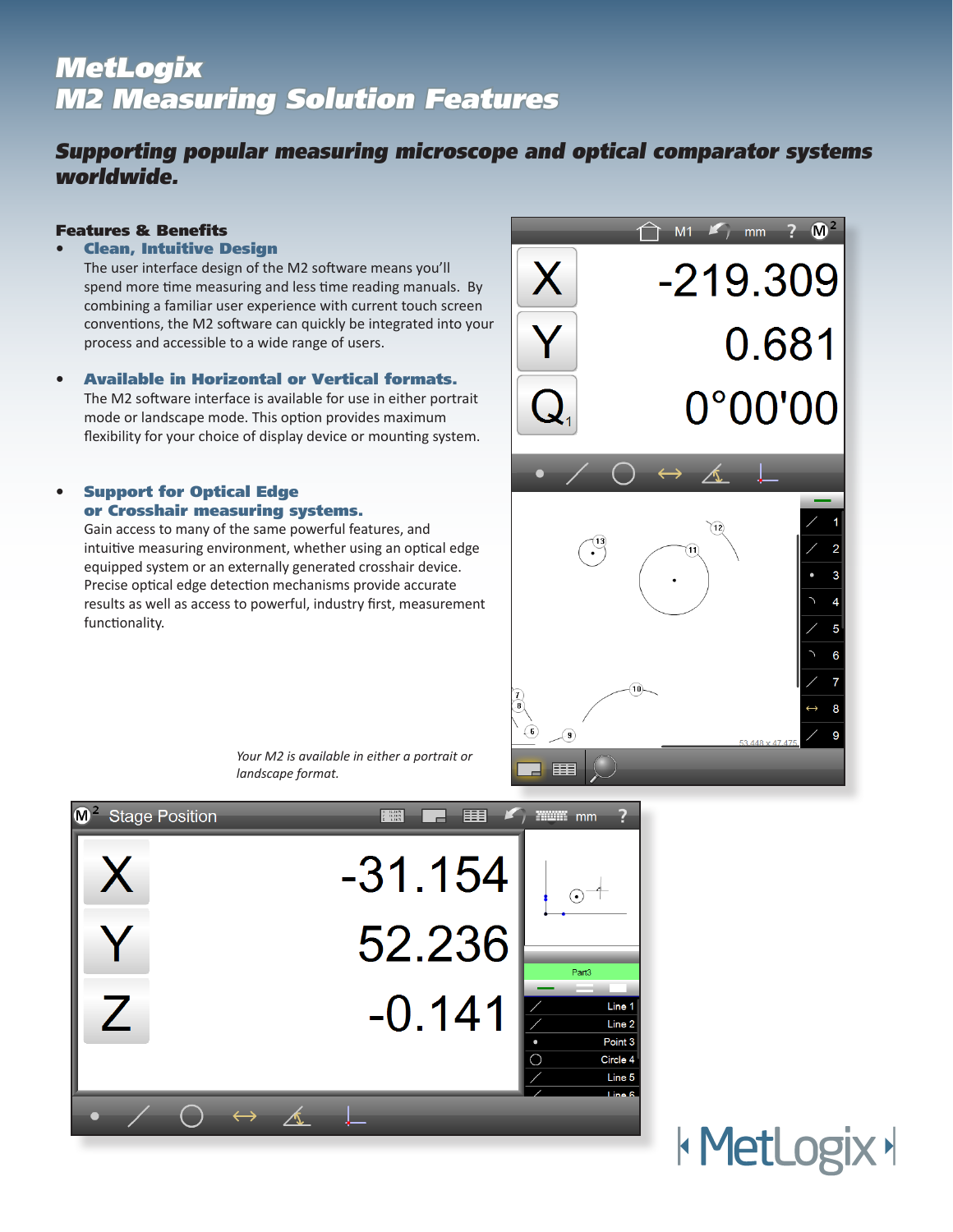#### • Designed for Multi-Touch software control.

In addition to the conventional mouse interface, expanded Multi-Touch logic allows for versatile pan and zoom of the active part view. Increase the efficiency of feature construction, feature data manipulation, and reporting tasks with a simple *pinch* zoom, *swipe*  pan, or double click.



*Use popluar navigation moves including pinch zoom and swipe pan to increase feature construction efficiency.*

### • Advanced crosshair probe toolbox.

For Optical Edge enabled systems, both "simple" and "auto edge" crosshair probes are available. The "auto edge" probe captures points on edges automatically upon crossing. The M2's EdgeLogic<sup>™</sup> system (Optical Edge enabled systems only) enables gesture driven control of start and end measurement commands. Start and finish measurements quickly, without the need for direct software interaction.



*The M2's EdgeLogic™ system (Optical Edge enabled systems only) enables gesture driven control of start and end measurement commands.* 

# • Graphics-based "Part View" constructions.

Generate popular construction types, like Distances and Tangent Lines, from within the graphical part view itself. Constructions with multiple sub-types can be toggled quickly with the change feature type command.

Supported construction types include:

- $\blacksquare$  Average  $\blacksquare$  Mid/Center Point(s)  $\blacksquare$  End Point(s)
	-
- Intersections Shortest Distance Farthest Distance
- -
- 
- Tangent Line(s)  $\blacksquare$  Gage Circle(s)  $\blacksquare$  Bolt Circle
	-
- 
- 
- Offset Skew Lines
- Angle Compliments **n** Perpendicular/Parallel Line(s)
	-



*Generate poplular construction types lincluding Distance and Tangent Lines from with the graphical part view.*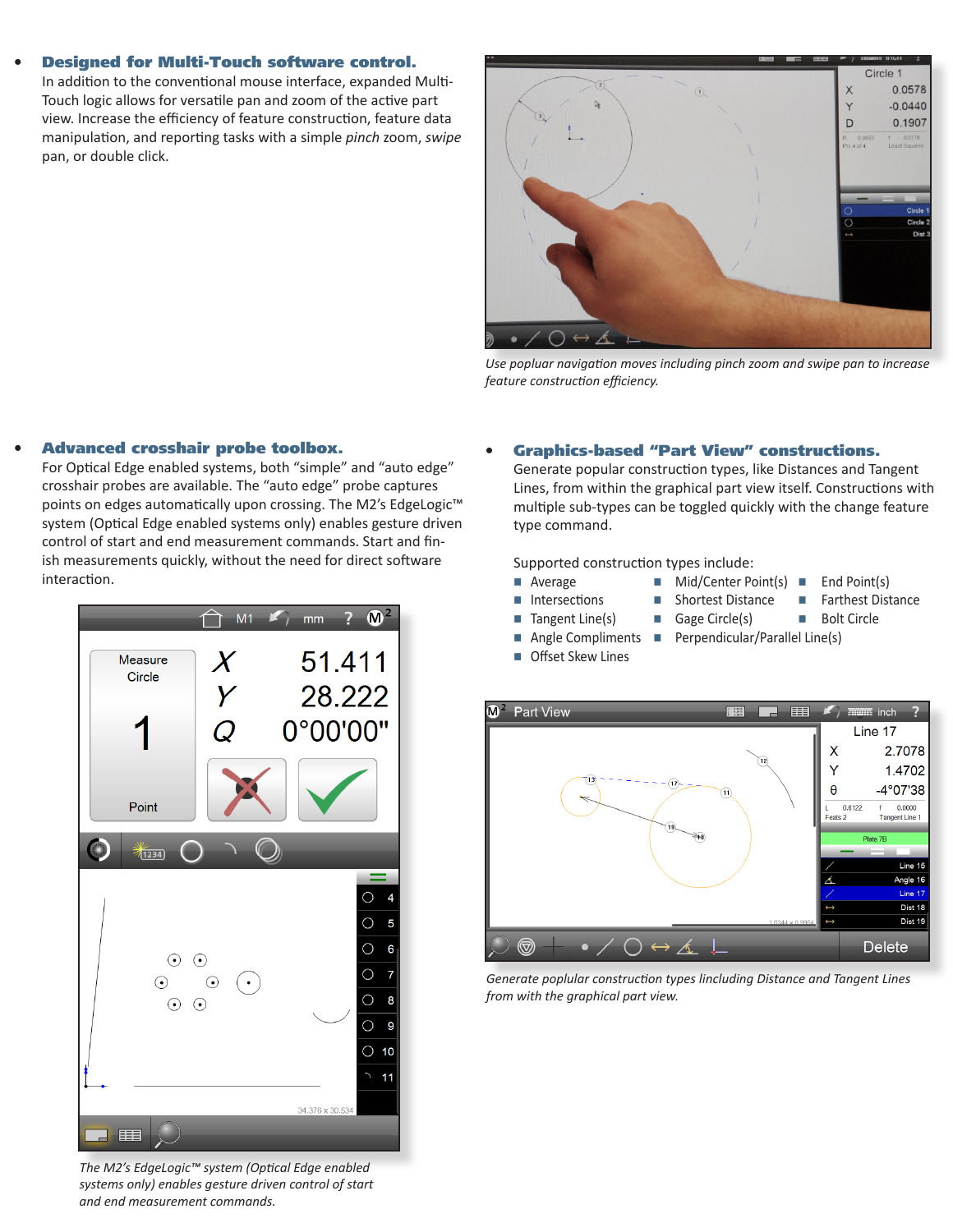# **Feature Detail** Graphics.

Individual feature views provide informative drawings displaying point cloud distributions, as well as nominal deviations, and tolerance results. Scroll through your measured features list from this view for a feature by feature display of Actual, Nominal, Tolerance, and Deviation results. Set the desired data fit type from the "Actual" screen using the "fit toggle" button.

| $\mathsf{M}^2$<br><b>Feature Detail</b> |                                                                         | $\begin{array}{r@{\hspace{1em}}c@{\hspace{1em}}c@{\hspace{1em}}c@{\hspace{1em}}c@{\hspace{1em}}c@{\hspace{1em}}c@{\hspace{1em}}c@{\hspace{1em}}c@{\hspace{1em}}c@{\hspace{1em}}c@{\hspace{1em}}c@{\hspace{1em}}c@{\hspace{1em}}c@{\hspace{1em}}c@{\hspace{1em}}c@{\hspace{1em}}c@{\hspace{1em}}c@{\hspace{1em}}c@{\hspace{1em}}c@{\hspace{1em}}c@{\hspace{1em}}c@{\hspace{1em}}c@{\hspace{1em}}c@{\hspace{1em$ |      | <b>WHEEL</b> | mm       |
|-----------------------------------------|-------------------------------------------------------------------------|----------------------------------------------------------------------------------------------------------------------------------------------------------------------------------------------------------------------------------------------------------------------------------------------------------------------------------------------------------------------------------------------------------------|------|--------------|----------|
| Form                                    | Circle 1<br>X<br>I)<br>z<br>0.094<br>£<br>1.573<br><b>Least Squares</b> | Actual / n / t / d<br>52.461<br>18.690<br>5.039<br>2.520<br>R<br>Pts 6 of 6                                                                                                                                                                                                                                                                                                                                    |      | $\bigcirc$   | Circle 1 |
|                                         |                                                                         |                                                                                                                                                                                                                                                                                                                                                                                                                | Quit |              | Done     |

*Scroll through your measured features list from this view for a feature by feature display of Actual, Nominal, Tolerance, Deviation, and Data Fit Type information.*



#### *Measure features, set nominals, apply tolerances and view deviation results quickly and easily.*

# Geometric tolerancing.

You may measure features, set nominals, apply tolerances and view deviation results with only a few quick clicks. You may also apply a variety of popular tolerance types to features in the standard "feature-to-feature" fashion, or utilize the "place tolerancing" system for applications where tolerances are specified in a block tolerance style call out. For these cases the M2 software let's you enter and apply universal tolerance values according to your feature resolution groupings.

Supported tolerances include:

- $X/Y/Z$  Positional
- Diameter/Radius/Length/Width Size
- $\blacksquare$  Theta (Angle)
- **n** Form
- **n** Parallelism
- Angularity
- True Position (LMC/MMC Modifiers)
- Straightness
- **Perpendicularity**
- Roundness
- Concentricity
- Runout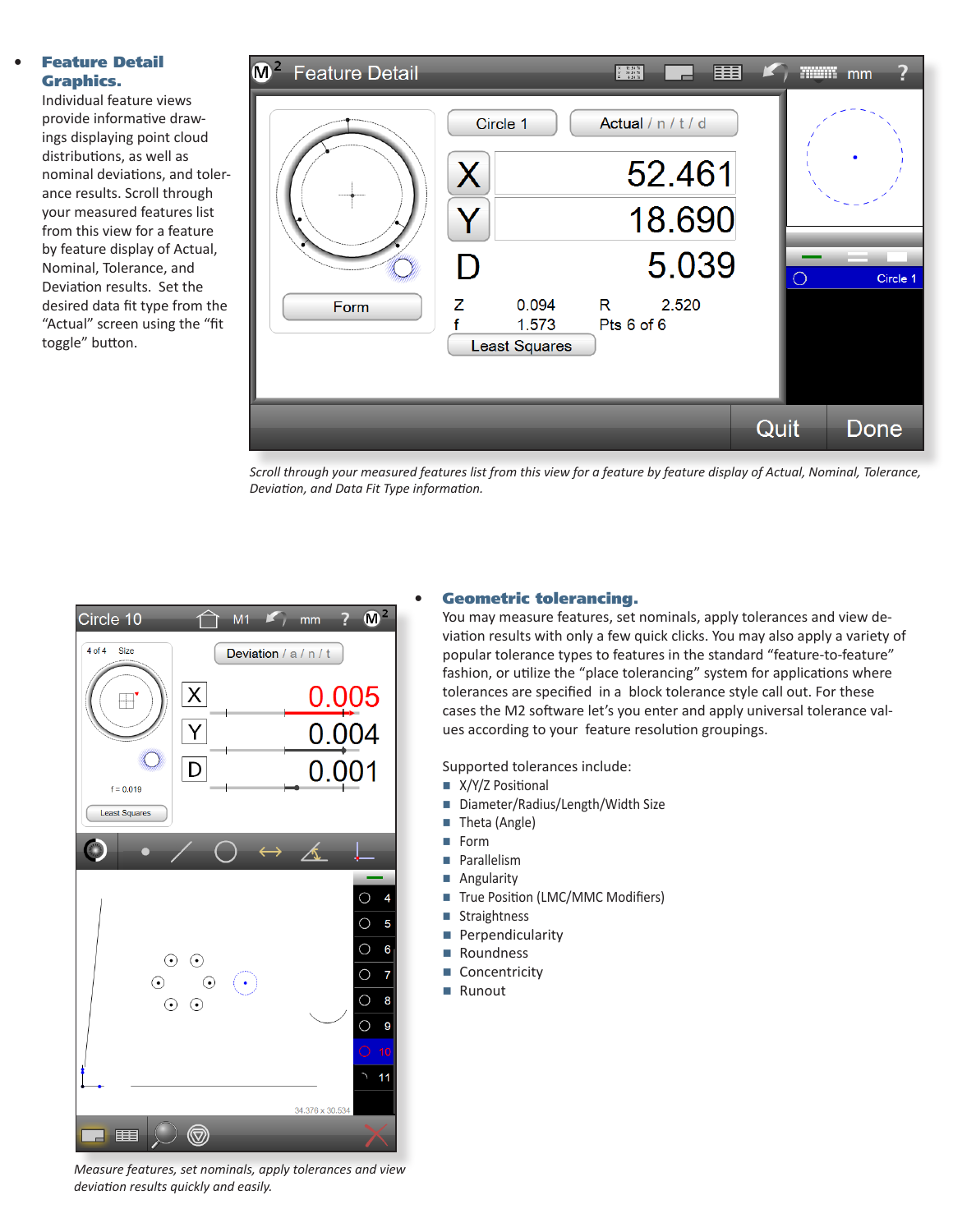

*Playback or edit groups of measured, constructed and created features from your saved part program file.*

# • Part programs and playback.

Playback or edit groups of measured, constructed, and created features from a saved part program file. Part program files, when loaded, will prepare the M2 software to repeat a sequence of feature measurement steps, printed reports, and exported measurement data. The playback guidance mechanism provides helpful on-screen instruction for successful playback of your part programs.

# Reports.

Flexibility for report contents and formatting allows for full customization of the data format, header information, and header and footer graphics. Part view graphics, time and date stamps, and operator information can all be included for any report type. Reports can be viewed, printed, or exported at the conclusion of a single inspection routine, or they can be included in a part program to support repetitive or automated measurement and reporting. Reports can be printed as hard copies to standard Windows compatible printers, or exported as data files in popular file formats.

Report data formats include:

- Standard Report
- **n** Tolerance
- n CSV
- European



*Reports may be viewed, printed or exported in popular file formats.*